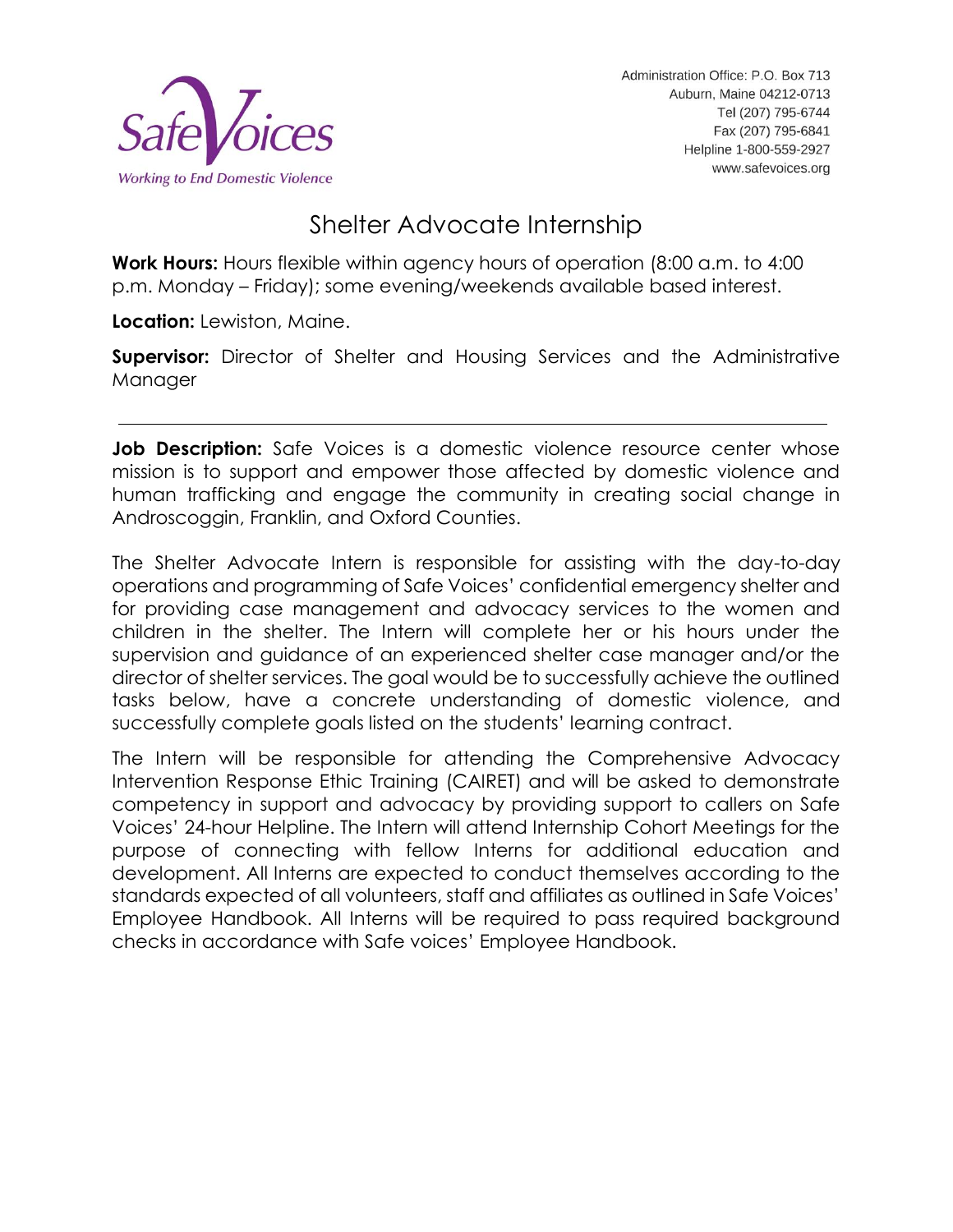

## **ESSENTIAL TASKS:**

#### **Individual Advocacy:**

- With the oversight and mentorship of an Advocate, the Intern may assist in providing group or one-on-one in-person advocacy to victims and survivors of domestic violence and their children
- Develop positive and productive relationships with persons served
- Assist in the creation of a comprehensive personalized client safety plan
- Provide services in accordance with agency policies and procedures
- Develop individual goals with supervisor and strives to achieve these goals throughout the year
- Take initiative on shelter operations and advocacy
- Work independently
- Attend and actively participate in trainings
- Ability to maintain and adhere to rules of the shelter
- Complete required paperwork/documentation accurately, factually, concisely
- Assist survivors of domestic violence and their children establish and reach goals
- Data entry on client interactions
- Provides crisis intervention to individuals and families

### **Case Management:**

- Develop a family goal plan based on the individual/family needs addressing: health, social, financial, family, housing educational, employment needs, etc.
- Monitor and document progress toward established goals and complete discharge plan
- Establish relationships with collateral agencies on behalf of victims and survivors of domestic violence and their children
- Complete Intakes and Discharges from Shelter/Case management
- Demonstrate sensitivity to and understanding of client's cultural and socioeconomic status and ensures that the plan of care incorporates special needs of persons served, including their cultural background
- Attend community meetings as requested by supervisor
- Data entry for monthly Mainecare audits
- Provides crisis intervention to individuals and families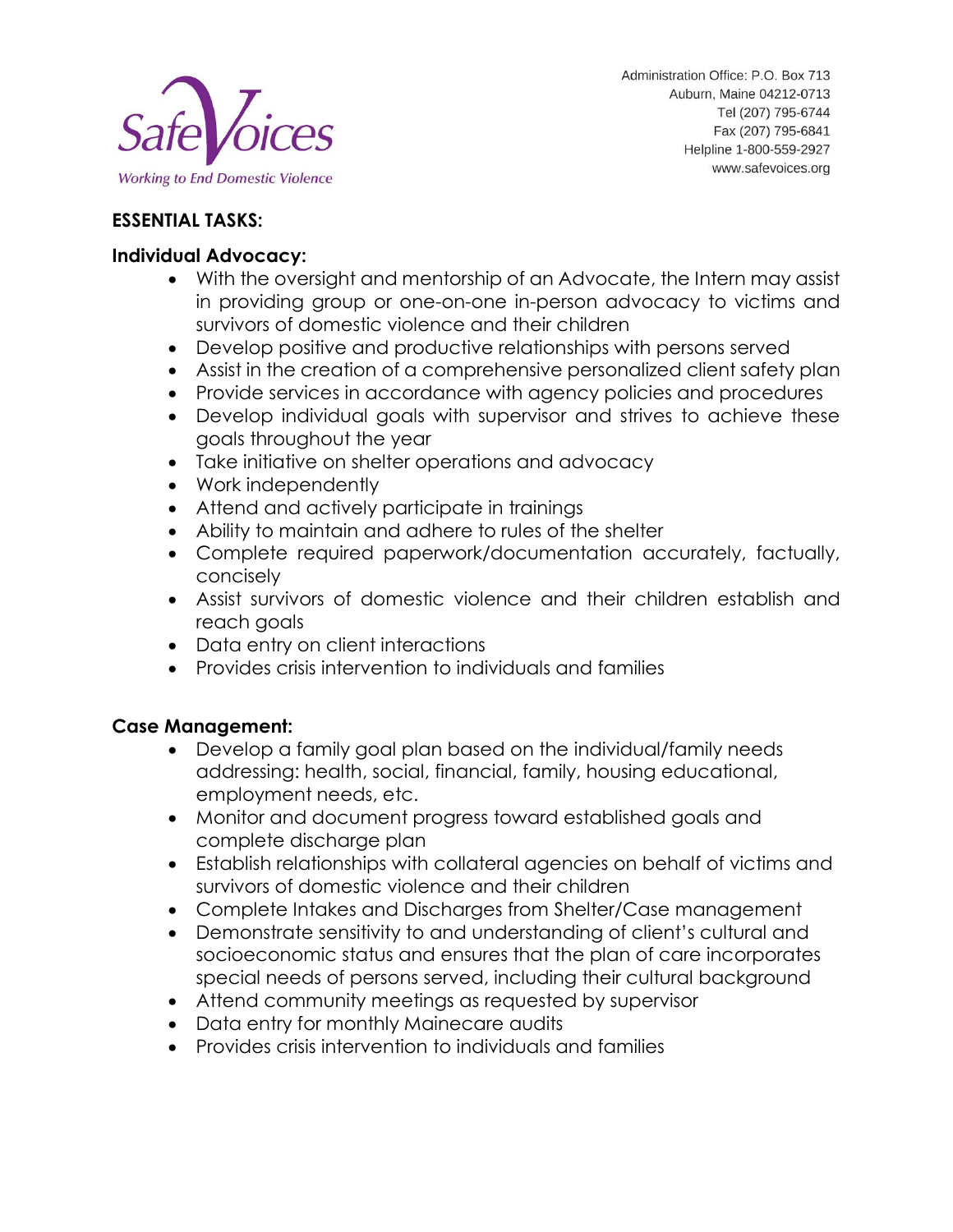

### **Shelter operations and program responsibilities:**

- Assists with day to day operations of shelter including: restocking food supplies, office/shelter supplies, donations, bedroom prepping, sorting items, house laundry, changing light bulbs, updating resident chore lists as needed, and tasks as assigned on the house management task list.
- Co-facilitates house meeting with residents
- Co-facilitates and assists in coordinating weekly shelter support group o Co-facilitate weekly support group and/or assist with childcare

## **AGENCY ACTIVITIES:**

- Attend Internship Meetings
- Complete the CAIRET training
- Demonstrate advocacy proficiencies by taking shifts on Safe Voices' 24-hour Helpline.
- Serve as a representative of the agency between the College/University and the community
- Participate in agency events and activities as assigned, including monthly staff meetings
- Assist with general office work, including filing, copying, and answering phones
- Develop individual goals with supervisors and strive to achieve goals

### **QUALIFICATIONS:**

- Currently enrolled at an accredited college or university
- 18 years of age or older
- Strong computer skills with proficiencies in Microsoft Office (Excel, Word & PowerPoint)
- Good oral and written communication skills
- Highly organized with an attention to detail
- Willing to learn new things and take on new tasks
- Committed to Safe Voices' mission and values, including the value and importance of charitable giving
- Able to work as a member of a team
- Prior office experience a plus but not required
- Must agree to agency confidentiality statement and pass background checks in accordance with Safe Voices' Employee Handbook